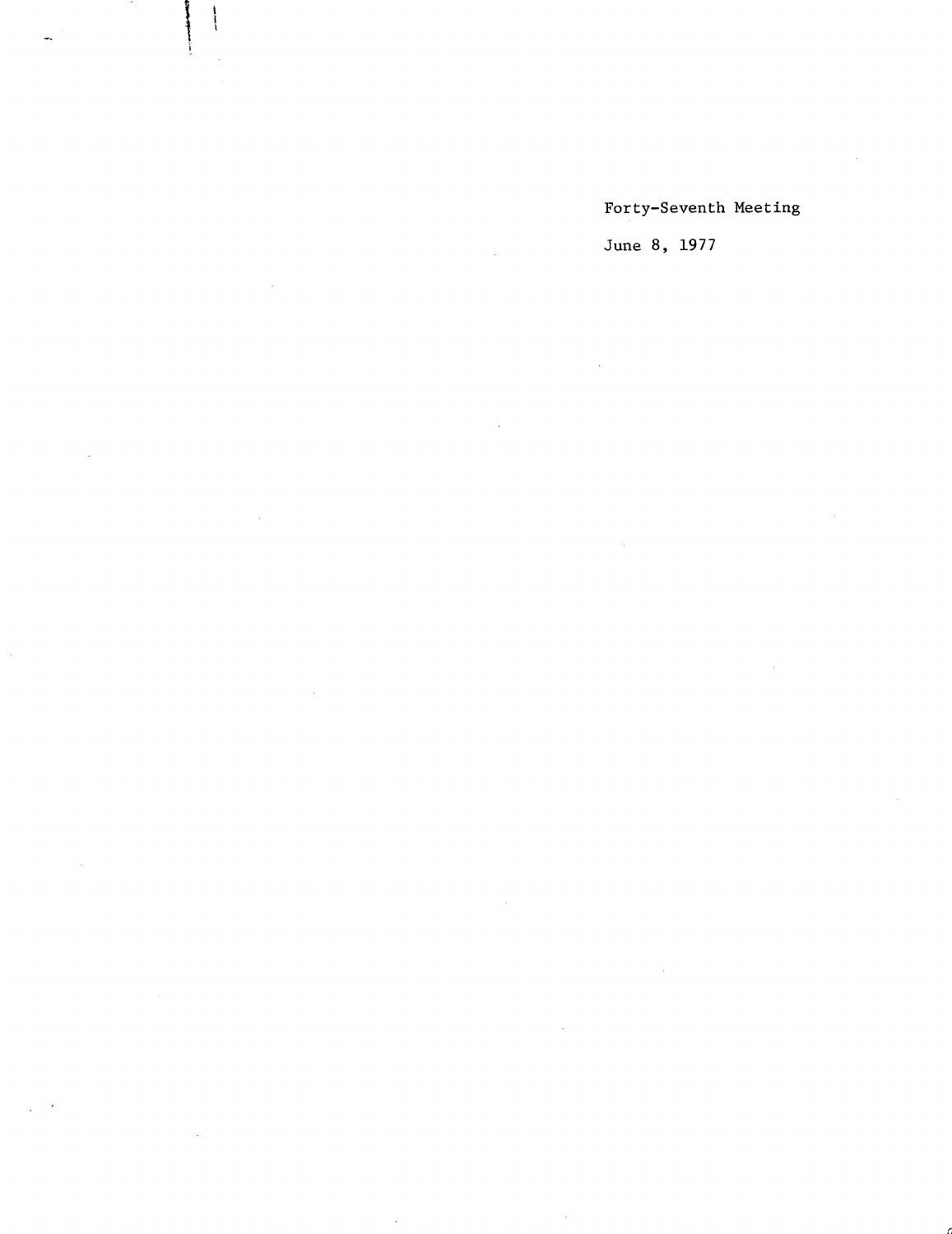The Minutes of the Forty-seventh Meeting of the Executive Committee of Faculty Council held on Wednesday, June 8, 1977 at 2:00 p.m. in the Faculty Conference Room, 250 Allen Building.

Members Present: Dean R. D. Connor, Chairman; Professors P. K. Isaac, B. D. Macpherson, C. R. Platt, P. Loewen, J. Brewster, K. Subrahmaniam, A., Olchowecki, G. G. C. Robinson and Mr. G. Richardson.

Visitors: Mr. E. Lister, Professor C. Henry and Dr. J. C. Jamieson

Before commencing with the meeting the Chairman introduced the new members of the Executive, Drs. P. Loewen and J. Brewster and the visitors for the meeting, Mr. E. Lister, Professor C. Henry and Dr. J. Jamieson.

 $1.$ The Minutes of the Forty-sixth meeting held on May 9, 1977 were approved. Robinson (Subrahmaniam).

 $2.$ There were no matters arising from the minutes.

 $3.$ There were no communications.

At the agreement of the committee, item 7 of the agenda was discussed 4. at this point in the meeting.

The Chairman explained briefly that the proposal requested that the major program for the departments within the Faculty of Science be increased by one full course, that is 6 credit hours. This would mean that instead of 30 credit hours comprising the major program this would now be 36. The number of specified courses would remain the same at 3. The Chairman asked Dr. Jamieson to speak.to this motion as it was he who introduced it at Faculty Council.

Dr. Jamieson stated that the problem which led to this motion arose with those pre-med students who after completing first year decided not to continue in the medical stream but to go into Zoology in the ecology program. The ecology program requires the bio-chemistry course 235. Being ex-pre-med, these students would have taken 2.120 which is inorganic and which would not allow them into 235 which requires a prerequisite organic course. What they have to do then is take 2.220 concurrently with the 235

... 2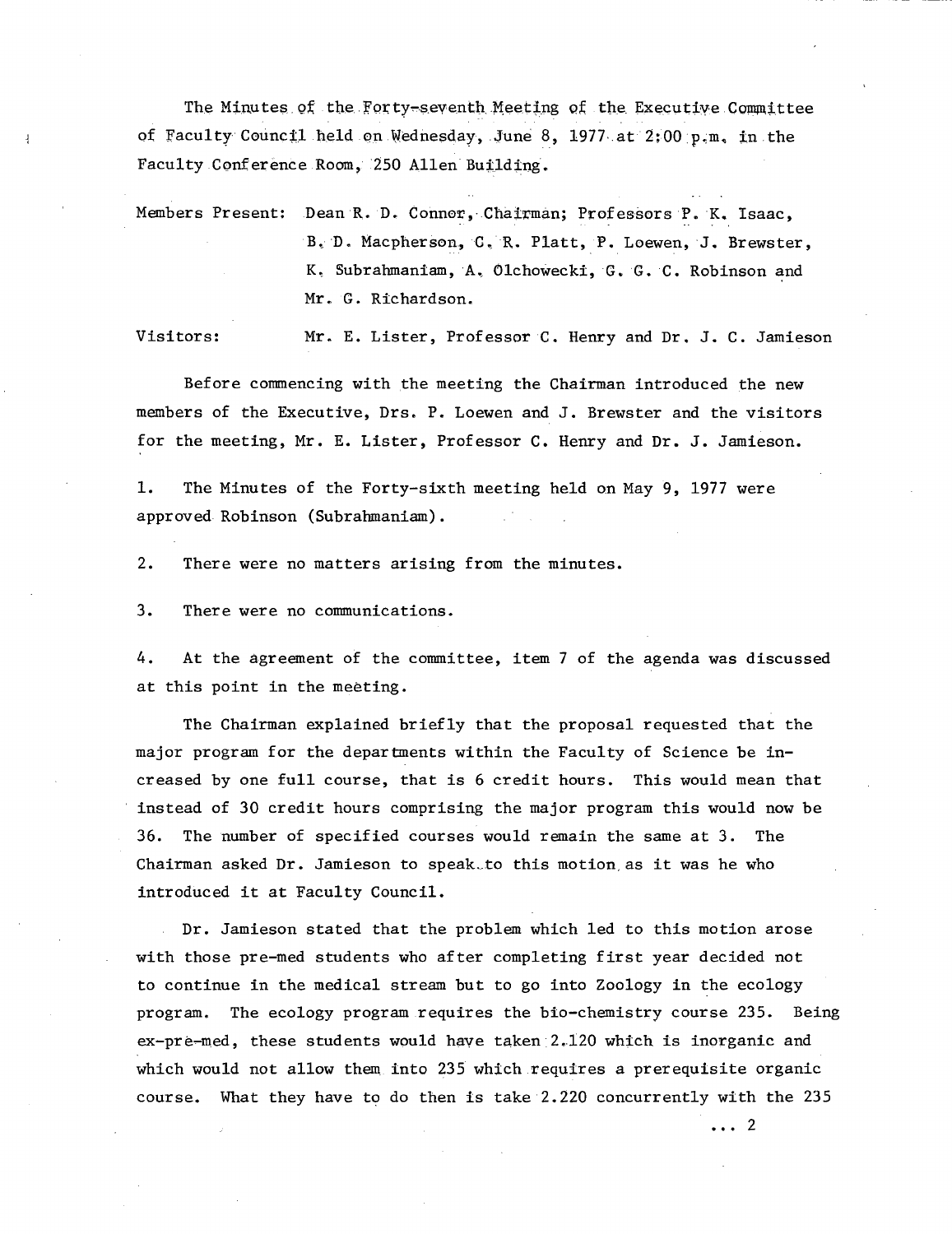resulting in them having 3 full Chemistry courses, leayjng only 3¼ courses available for the department to prescribe in the ecology program. The department felt that this was unduly restrictive. Dr. Jamieson did mention that there was a proposal. being considered now which would replace the 2.220 course by a specially designed half course which would allow the department to prescribe an extra half course.

Dr. Jamieson said that although this was the main reason for proposing the change there were several others. One of these was the problem the Chemistry Department has encountered in their discussions relating to changing the honours and general programs. The department is considering combining the first three years of the present honours and general programs into a common program with the honours being one additional year. If the department was permitted to increase its major requirements from  $5 + 3$  to 6 + 3 courses it was felt that it would make the new scheme more viable. By combining the first three years the department felt it would also give their students more time in which to decide whether or not to take the honours program as well as it would likely generate more UGSCHs for the department and faculty.

In the discussion that, followed it was pointed out that the Chemistry Department would have to bear in mind not to make their common three years too tough for the general students in their attempt to come up with a common general-honours program.

Dean Macpherson explained that there would be about 60-70 students Involved in the Chemistry-Zoology ecology program. These students who now have to take the 220 course are having difficulty and many are dropping out.

The Chairman noted that the University of McGill has a three year honours program and that as far as he is aware it is quite acceptable; had the Chemistry Department thought about the possibility of achieving in four years what McGill does in three? This had not been considered.

The Chairman thanked Dr.. Jamieson for his time in coming to the meeting to explain his motion. He asked the committee to think about the proposal and said that he would take the suggestion to the current meetings of the

 $-2$   $-$ 

 $\ldots$  3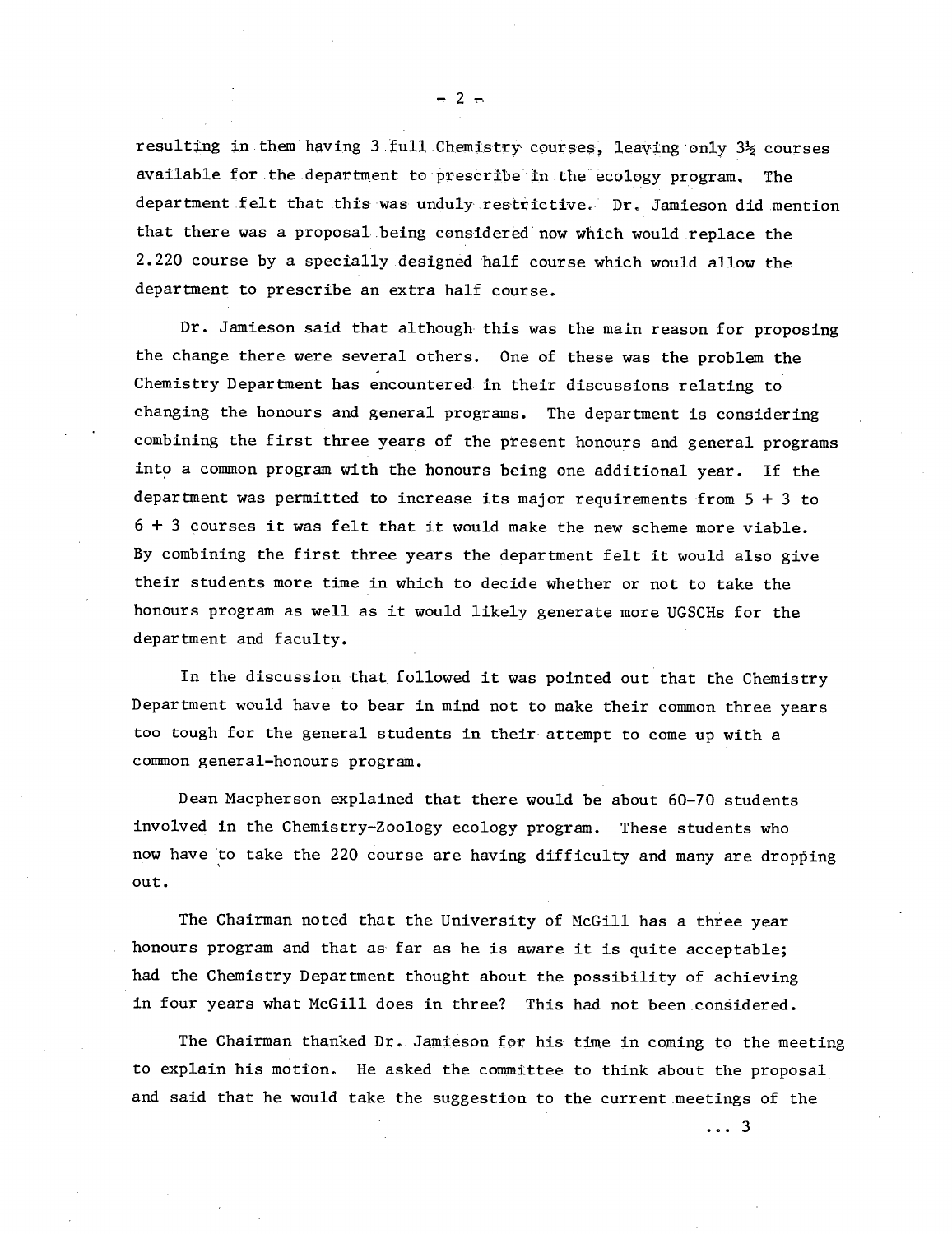Biology Departments and get their views.

5. For the information of the members the' ChaIrman read the names of the winners of the Chancellor Machray Prize in Mathematics. He asked the committee to approve the ad hoc committee's choice. It was moved Platt (Robinson) that:

 $-3 -$ 

"thetExecutive Committee approve of the winners of the ChancellOr Machray Prize"

UNANIMOUS

### 4. The Selection of Bursary and Award Winners

Before deciding upon the actual winners the committee agreed that the winners of the Chancellor Machray Prize would be eligible for any of the other awards and bursaries because of the fact the Chancellor Machray Prize was a "once only" prize. With regard to the other awards, the Executive agreed to retain its policy of trying to give approximately equal monetary award to each student.

# (I) The University of Manitobar Faculty Association Scholarship

Because there were eight students with G.P.A.s of 4.50 it was suggested by Dr. Robinson that the committee take into consideration the extra courses taken by several of the students. The committee agreed and on that basis it was moved Platt (Olchowecki) that:

# "LEGG, T. P. (549167) be declared the winner"

#### UNANIMOUS

# (ii) and (iii) Maxwell Rady 'Scholarship and Morton Stall Memorial Scholarship

Because it was known that one of the candidates for this award was going into Medicine it was decided to consider the Morton Stall at the same time.

It was moved Robinson (Isaac) that:

"SEAH, S. T.  $(822134)$  and JESSEN, M.E.  $(481086)$  share the Maxwell Rady 'Scholarship equally and JESSEN receive the Morton Stall Scholarship 'and 'SEAM receive an ISBISTER Scholarship"

> CARRIED NEM. CON.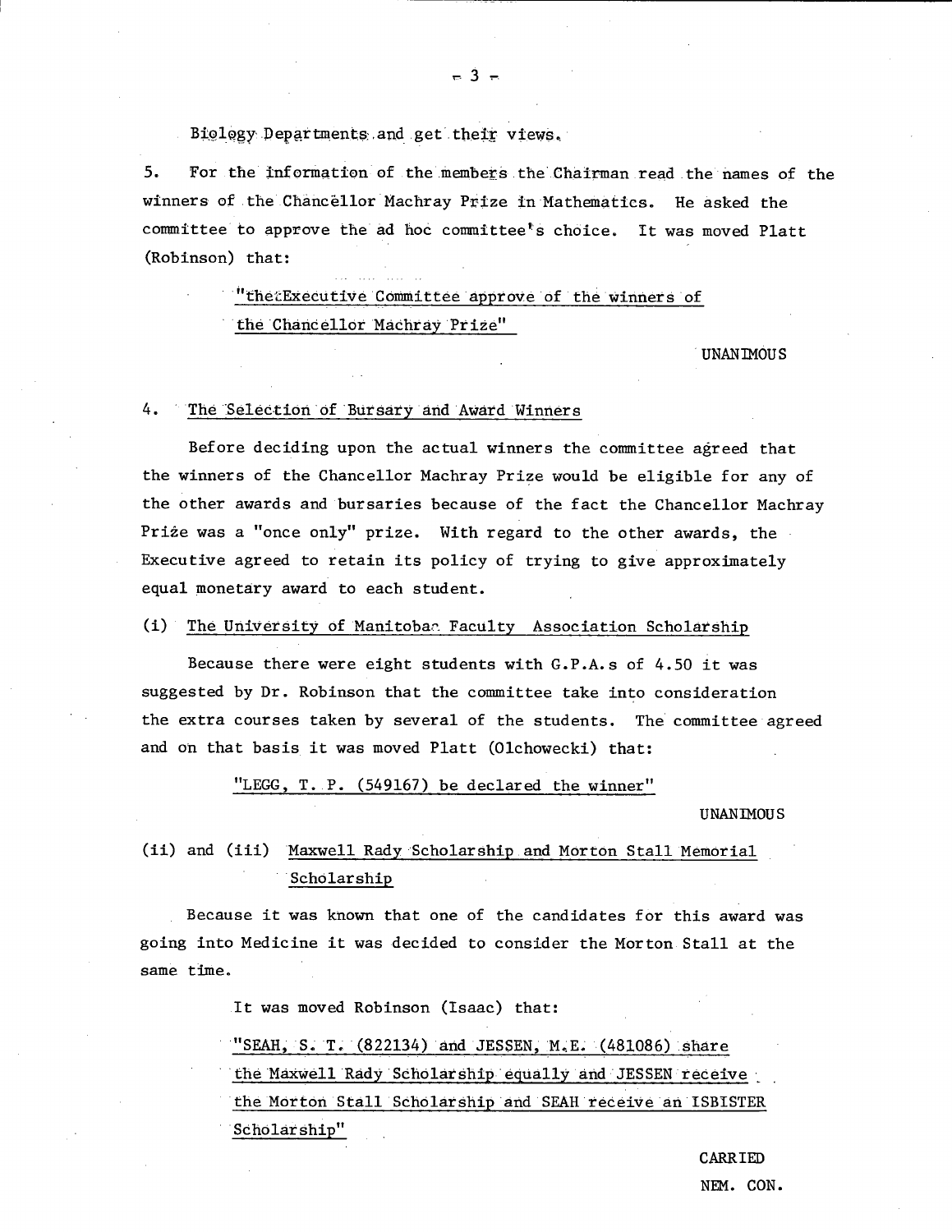(iv) University Womens Club

It was moved Subrahmaniam (Platt) that:

 $-4-$ 

"HOLT,  $M.A.$  (446125) be awarded the scholarship"

UNANIMOUS

# Rosabéllé Searle Ledch:SchOlàrship

It was moved Platt (Loewen) that:

"CHENG, K. H. (155781) receive this award"

UNANIMOUS

# Isbistér Scholarships

It was moved Robinson (Loewen) that:

"SEAR, S.T. (822134) MARCYNUK, D.M. (594182) ANDERSON, K. E. (019507) ISRAELS, J. S. (471338) LASKER, S. H. I. (541126 receive Isbister Scholarships"

#### UNANIMOUS

It was agreed that all the other students with 4.50 G. P. A.s who were eligible to win this scholarship would have a notation put on their transcripts that they relinquished this award in favour of another.

Alumni Association Scholarships

It was moved Isaac (Olchowecki) that:

"the following students receive full Alumni Scholarships: HARRISON, M.P. (403162)  $:10$ LENICK, R. J.' (698128) TALBOT, E. F. J. (890260) SCHWARZ, C. J. (819121) PENNER, A. R. (772405) HOMIK, L. A. (447076) NIEUWENBERG, R. A. (686116) ROBERTSON, D. A. (776330)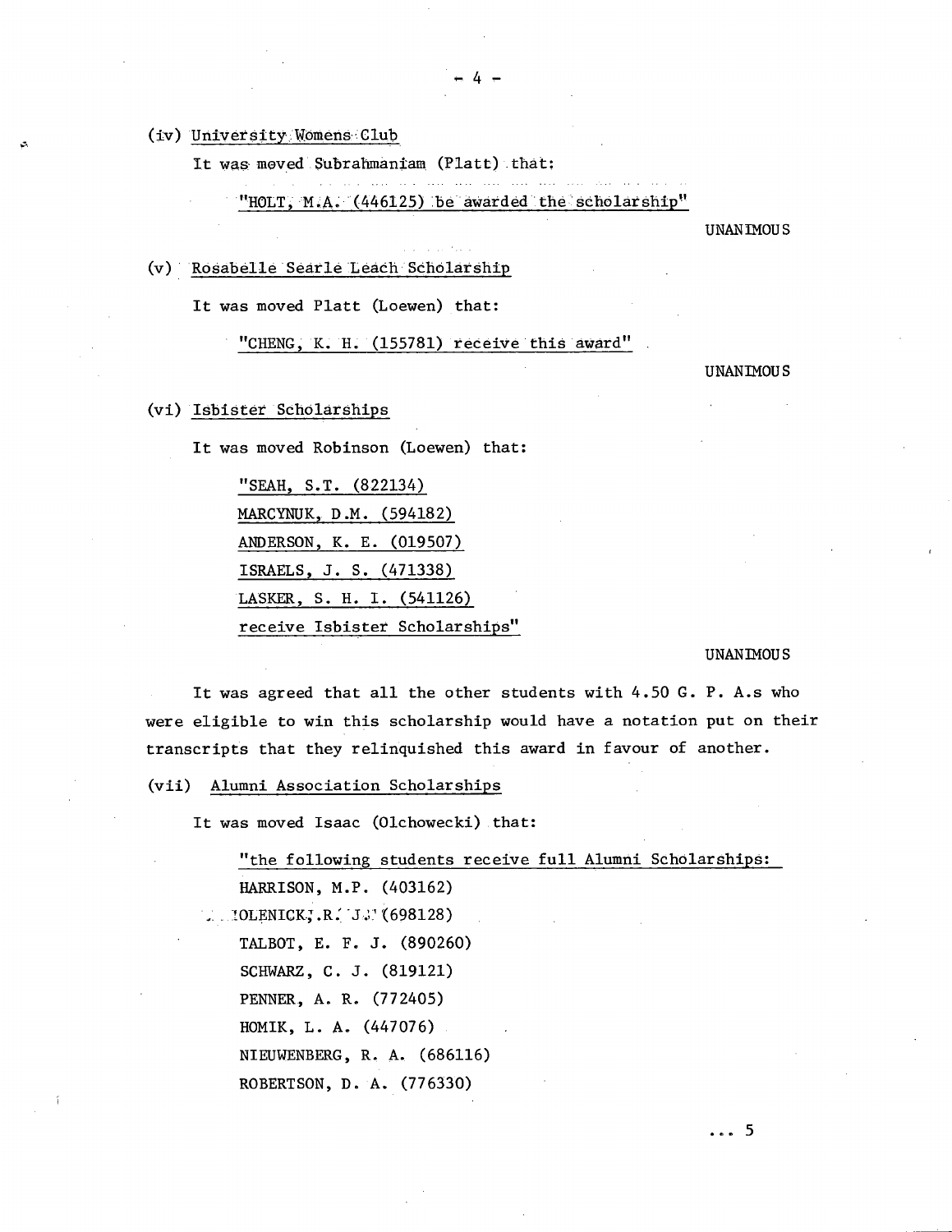CUTHILL,  $T_R$ ,  $R_A$  (207170) MILLER, M. IL. (645281) PENNER, R. T. (722441) WELCH, J. M. (956085) LEUNG, T. H. (552578)

and the next twenty-two candidates with G. P. A.s between 4.30 and 4.35 on 30 credit hours receive half an AlUmni Association Scholarship"

UNANIMOUS

Finally it was moved Macpherson (Platt) that:

"Mr. Lister and Professor Henry be empowered to make any adjustnents necessary to the listed winners"

UNANIMOUS

The Chairman thanked Mr. Lister and Professor Henry for their assistance.

6. Executive Committee Reporter

Nominated for the position of Executive Committee reporter at Faculty Council was  $Dr. H. Duckworth - Subrahmaniam (O1chowecki).$ 

It was moved Olchowecki (Loewen) that:

"nominations close"

UNANIMOUS

Elected by acclamation for the position was Dr. H. Duckworth. The position will be for one year.

8. The Chairman explained that the Faculty has just about run out of academic staff at the Assistant Professor level and this was beginning to cause some concern with regard to the item in the faculty by-law which states that membership to the Executive Committee should be representative of academic rank. At the last Faculty Council meeting it was moved that the Executive Committee consider this problem.

Asked as to what the rationale behind this.item was the Chairman stated that it had been the intention to ensure a good mix in the Executive of the various academic ranks as well as staff in the various age groups. The Chairman said that it was up to the Executive to decide whether or not

... 6

 $\pi$  5  $\pi$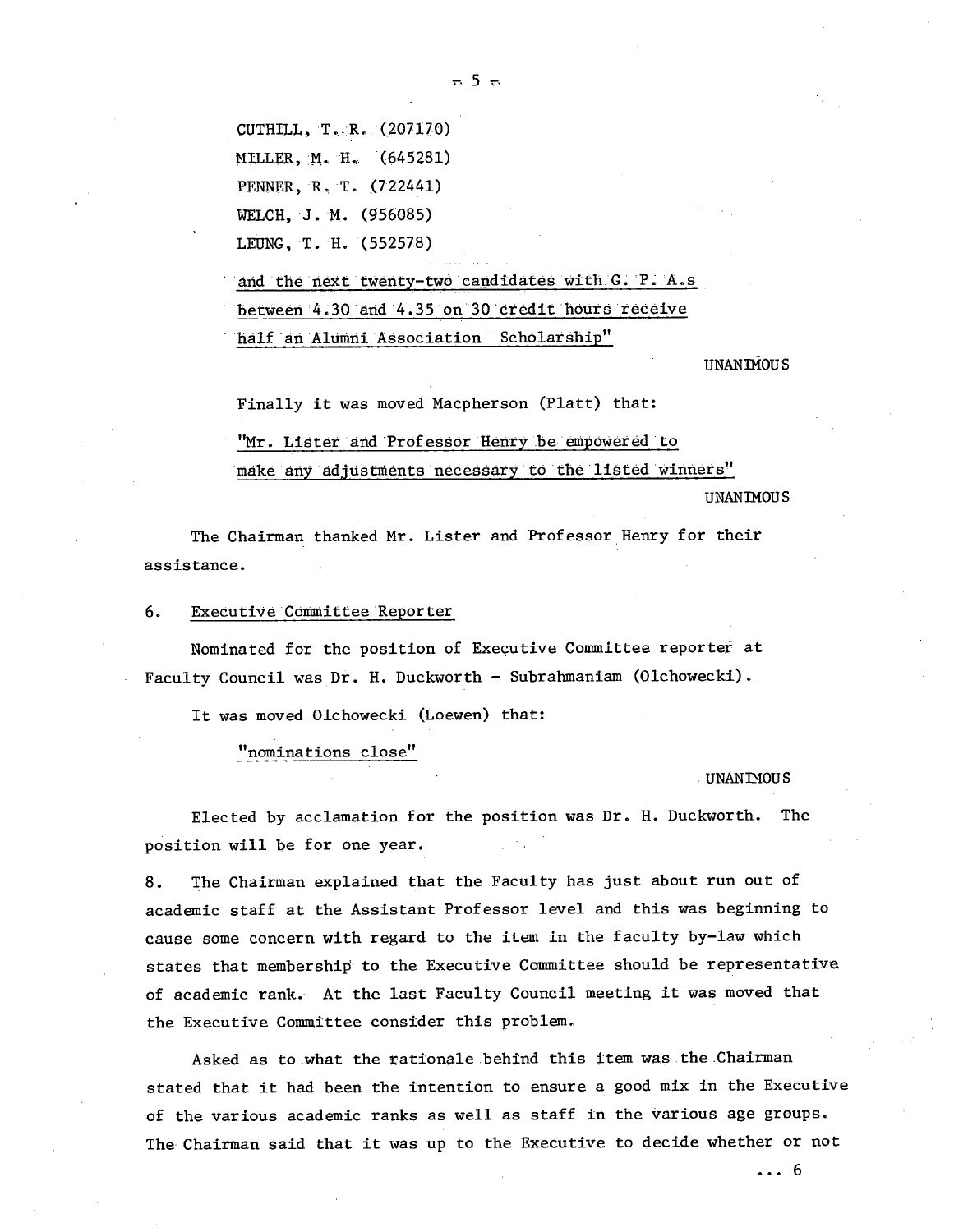to delete or modify the ±tem. Itwasmoved.Subrähmaniam (Platt) that

# "Item II,  $1, C, (ii)$  be deleted from the Faculty COuncil by-law"

#### **UNANIMOUS**

This would now go to Faculty Council for approval.

7. Before adjourning the meeting the Committee returned to Dr. Jamieson's motion. Dean Isaac gave a brief history of the development of the major concept in the faculty starting back at the time of the joint Arts and Science sequence program. He'said that at the time of the introduction of the major/minor program, thought had been given to the idea of having the major in a 1, 2, 3 format but that it was turned down because the committee felt that with the minor it tied up too many courses for a general program. Since that time Arts and Science have separated and the minor idea has been replaced in Science by the three specified courses idea. This too was causing some concern because it was felt by some to be too restrictive for a general program.

Most of the committee members felt that the addition of one extra course in the major should have to be justified by the requesting department before being approved by the faculty. They also felt that a department should not feel that it had to prescribe six courses in its major just because this was approved for some departments. Asked what he thought might happen if such a proposal went to Senate, the Chairman said that it was quite likely the student senators would oppose it on the grounds that it was a further imposition on them.

It was agreed that the committee would consider this matter and in particular the specific problem between Zoology and Chemistry for the next meeting.

There being no new business the meeting adjourned at 4:27 p.m.